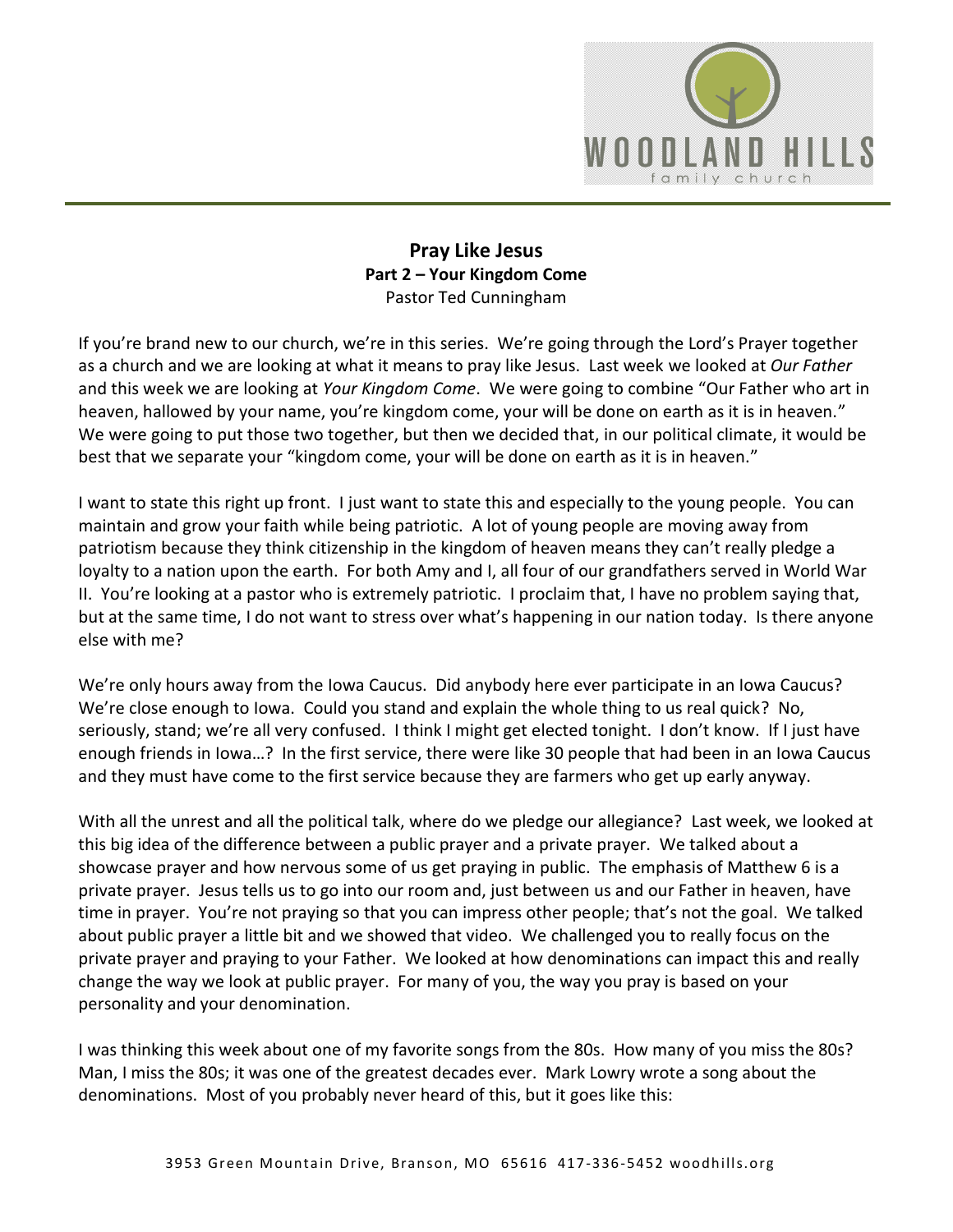*You may be Presbyterian, rather proper and severe; You may be Pentecostal, swinging from a chandelier. Episcopal, congregational, or maybe Nazarene; Methodist, Assembly of God, or somewhere in between. We can count the variations on our fingers and our toes; We got Catholics and Lutherans and lots more heaven knows. We got stacks of facts and doctrines on which we could disagree; But if your heart belongs to Jesus, then you belong with me.* 

When I heard that song for the first time, I thought how that is it right there. We're so caught up in our denominations that we often forget the emphasis of our Savior when we pray.

We are looking at this private prayer, the relational prayer. Last week, we looked at the big idea of *Our Father*, which is the very first part of the Lord's Prayer. We go to our Father in heaven. We honor his name. We esteem him. We made it really clear that we are not creating God and we're not creating a Jesus. We shared that Dr. David Jeremiah quote where someone would come up to him after he preaches on hell or judgment and say, "My God would never…" and Dr. Jeremiah would say, "Yeah, you're right because your God doesn't exist."

We looked at going to the scripture for our Father and not creating a father that we are looking for. I was thinking about the craziness with elections sometimes and that as parents we don't go to our children to figure out how they want to be parented. "What would work for you this week?" "What would make you happy this week? Last week seemed to be a tough time with us laying down the rules; how can I be a better parent?" We don't do that. We go to our heavenly Father, knowing who he is. That's the establishing of the prayer, but here's how we often go into prayer. We often go into prayer with our lists and our requests. At the beginning of our prayer time, we want to keep the emphasis on our Father.

Jesus put it this way in Matthew 7. The Lord's Prayer is in the Sermon on the Mount and this is the next chapter. Jesus says *[9](http://www.studylight.org/desk/?q=mt%207:9&t1=en_niv&sr=1) "Which of you, if your son asks for bread, will give him a stone? [10](http://www.studylight.org/desk/?q=mt%207:10&t1=en_niv&sr=1) Or if he asks for a fish, will give him a snake? [11](http://www.studylight.org/desk/?q=mt%207:11&t1=en_niv&sr=1) If you, then…"* Here's my favorite parenting verse in the Bible. *"…though you are evil…"* What a great verse for Mom and Dad. Jesus is saying that as a parent you know how to give good gifts to your children. This is an overlooked parenting text in the Bible, but Jesus is saying that you, as a parent, as an evil parent, know how to bless your children. You, as a sinful parent...

Just turn to your husband or wife or your mom and dad. You'll really enjoy this if you are sitting next to your parents. Just say, "You are evil." You have to do that talking back and forth stuff so the charismatics are comfortable in your service.

He's saying you're imperfect. He says "good gifts." I like to remind my kids of this. "What are the good gifts in this passage? Bread and fish. I'm a good dad because I feed you. What's the primary responsibility of a parent? Food, clothing, protection. I've give you a house to live in; you're eating this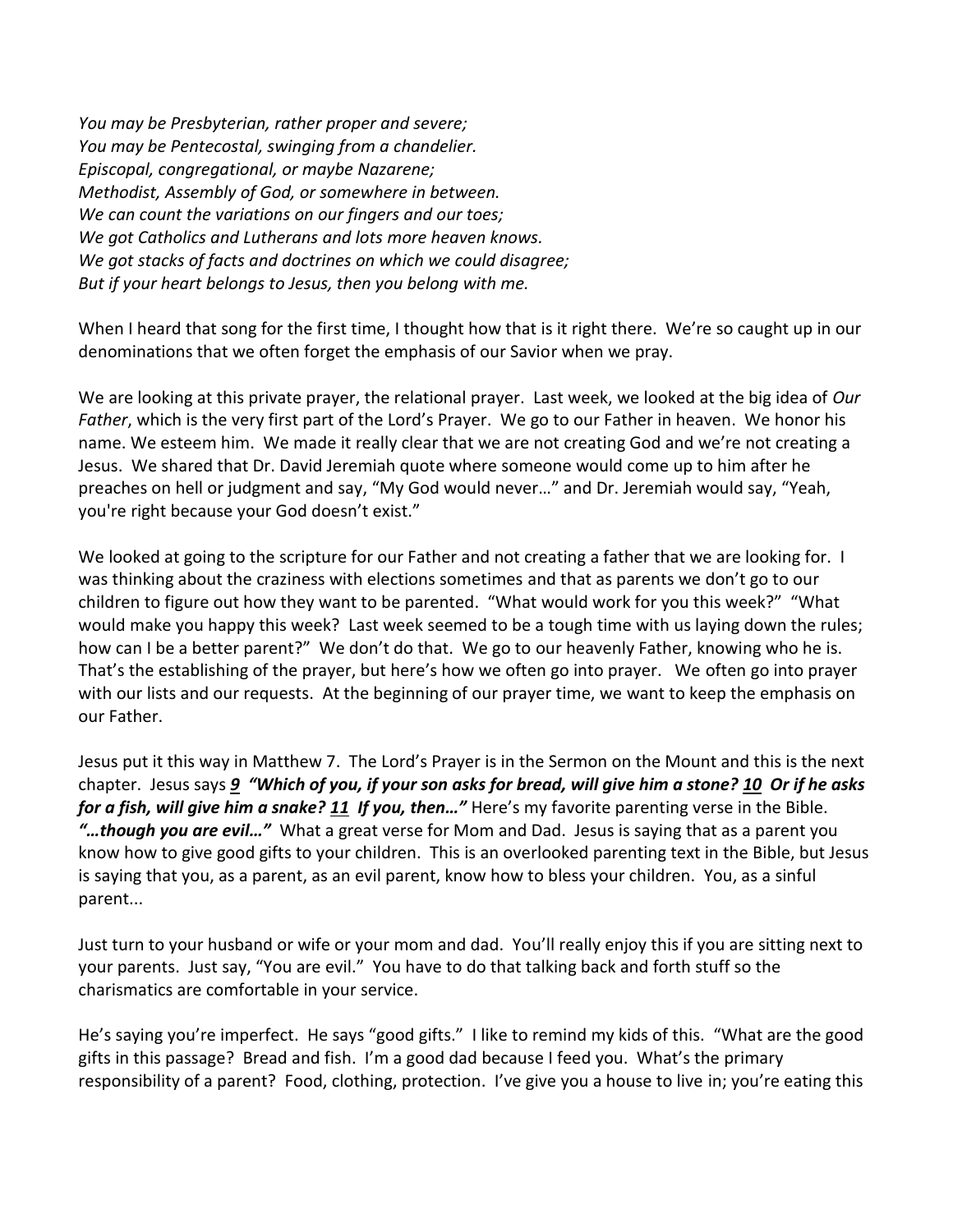week; those are good gifts. You should write me a thank you card for that. And I do that as a sinful father."

Jesus is making this point. How about your heavenly father? …*know how to give good gifts to your children, how much more will your Father in heaven give good gifts to those who ask him!* Jesus said it last week. Even before you make the request, your heavenly Father, who is unseen, knows what it is you're going to request.

I love that sacred echo that pops up after a message. You'll send me stuff. I met with a lady this week. She was reading an article and she thought it fit perfect with what we were talking about. I'm going to take the quote from the article from Pastor Andrew Wilson. *"Prayer is not intended to move from action to relationship, but from relationship to action."* Often times we approach our Father in heaven that way. It's "I need this, I want this, I'll do this, I'll stop doing this." We come with all of our requests, thinking our action is establishing the relationship. Hopefully, you will see, with the emphasis of the Lord's Prayer, that we are starting with relationship. From relationship, we move to action.

Next week, we are going to pick up with that action. This week, we are going to talk about the kingdom. But, remember that the Lord's Prayer ends with "give us this day our daily bread," "forgive us our sins," "lead us not into temptation," "deliver us, as one toddler says, some email." Instead of "deliver us from evil." So, your kids are listening.

I loved how the dads would come up to me last week and say, "We've never really prayed as a family, but I'm really understanding this morning and I want to start praying around the table, around the bedside. I want to pray as a family together, but I'm scared to death. I don't know what to say or how to start. And sometimes when I pray, the words don't come out and when they do come out, they don't seem genuine."

I heard that from many dads and I want to say "Dad, get the prayer started." Start with "Our Father in heaven" and then "your kingdom come, you will be done." This where we're headed today and this is in Matthew 6: 10. We are going to spend the bulk of the time looking at the idea of kingdom.

So, what is Jesus asking us to pray when he says "…you're kingdom come, your will be done on earth as it is in heaven." We know Jesus said, "When you pray, pray like this." The Lord's Prayer was not given to us to be recited; it was given to us as a model. When Jesus says "…your kingdom come, your will be done on earth as it is in heaven," here is our prayer: "Father, would you please have control over the earth as you have control over heaven. You are sovereign. I don't want to think about a world in which God is not sovereign over. Even in the mess and when we don't know what's going to happen next and war is breaking out and what we are doing about the Middle East and all of this unrest and Christians being unsettled, we pray Father, have control over the earth as you have control over heaven."

We are going to look at the kingdom in two parts today. We are going to see what it is now and what it will one day be.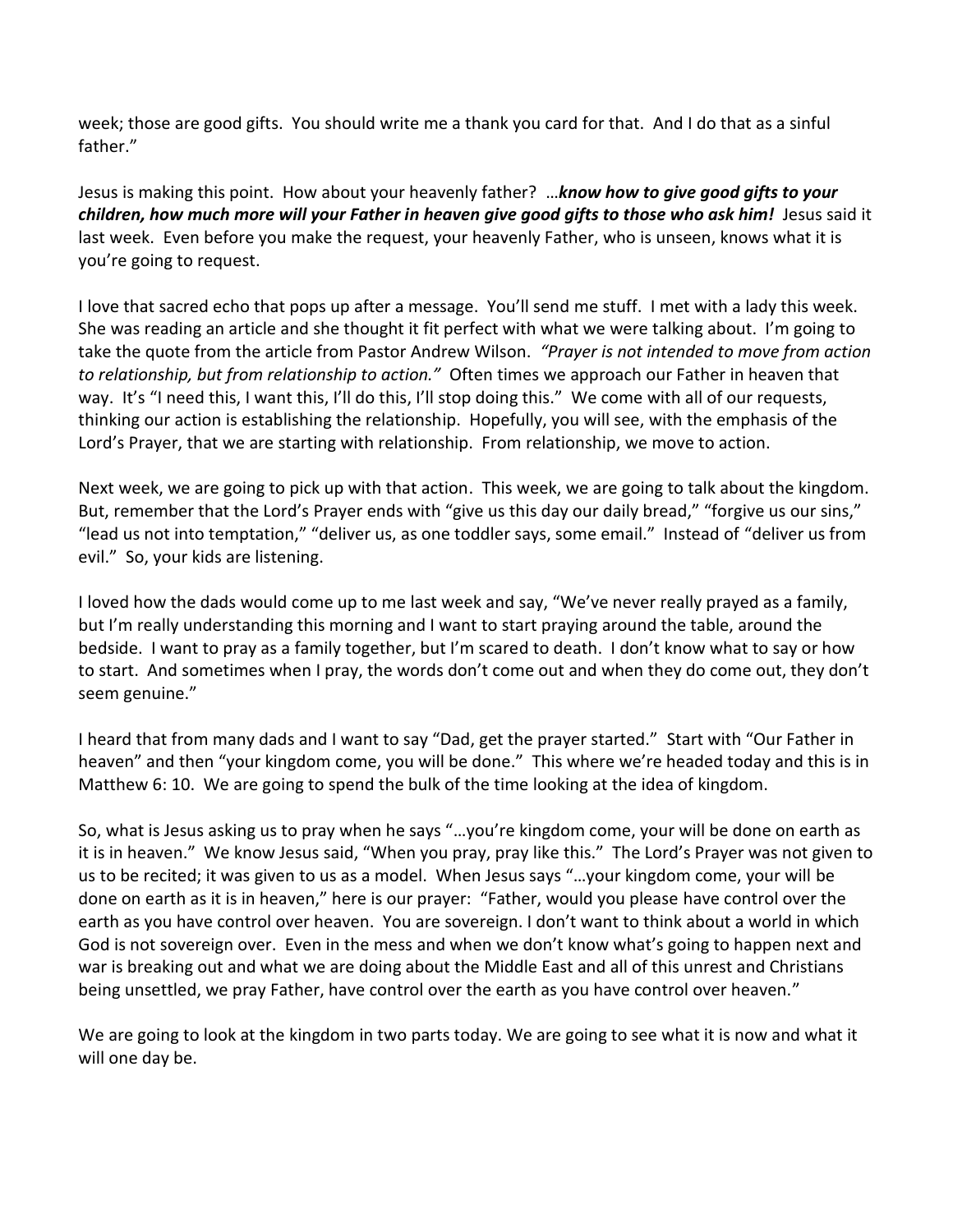## **His kingdom is a present reality among us.**

When you study the gospels, and there are four, you will see that Matthew covers the idea of kingdom more than any other gospel. Right behind him is Luke. If you do a study… I encourage you this week, as a family, to go to biblegateway.com or your Bible app or whatever. Open you Bible and start highlighting, but do a word search on *kingdom* and you'll see that Matthew uses the idea of kingdom 54 times.

I went through it all this week to try to understand that the kingdom is a present reality and it is among us. You see it build out through the entire book. In Matthew 4, before the Sermon on the Mount, here is what we read. *[17](http://www.studylight.org/desk/?q=mt%204:17&t1=en_niv&sr=1) From that time on Jesus began to preach, "Repent, for the kingdom of heaven has come near."* Jesus began to preach repent, turn from the world system, turn from the world values, turn from the way you think it all should be done. Turn from that for the kingdom of heaven has come near. The kingdom of heaven is here; now you turn from what you're hoping saves you to what truly saves you.

When you read in Luke, you read that even the Pharisees would begin to question Jesus on this. *[20](http://www.studylight.org/desk/?q=lu%2017:20&t1=en_niv&sr=1) Once, on being asked by the Pharisees when the kingdom of God would come, Jesus replied, "The coming of the kingdom of God is not something that can be observed…"* Now this is important. In the second part of the message, we are going to see the kingdom as physical, visible, tangible, and political. It is a kingdom that we will reign in at the Second Coming of Christ.

*[21](http://www.studylight.org/desk/?q=lu%2017:21&t1=en_niv&sr=1) "…nor will people say, 'Here it is,' or 'There it is,' because the kingdom of God is in your midst."* It's not a place now that you can point to on a map because the kingdom of God is in your midst. Jesus is saying "I am here, the kingdom of God has come near," and as we move through this – going back to Matthew 4 – you see *[23](http://www.studylight.org/desk/?q=mt%204:23&t1=en_niv&sr=1) Jesus went throughout Galilee, teaching in their synagogues, proclaiming the good news of the kingdom, and healing every disease and sickness among the people.*

So let's answer some questions about the kingdom. Who is the kingdom for? At the very beginning of the Sermon on the Mount, Jesus says, "Blessed are the poor in spirit for theirs is the kingdom of heaven." As a follower of Jesus, if you've ever felt persecuted for your faith, he said, "Blessed are those who are persecuted because of righteousness for theirs is the kingdom of heaven."

What keeps a person out of the kingdom of heaven? It is easier for a camel to go through the eye of a *needle than for someone who is rich to enter the kingdom of God.* Keep in mind that money is not evil; it is the love of money that is the root of all evil. Ecclesiastes 5 says if God has blessed you with riches or possessions and then enables you to enjoy those, you should. It's someone who is holding onto the world values and the world value of loving money that won't let go of the grasp they have on money… Jesus is simply saying it's easier for a camel to go through the eye of a needle.

In Matthew 18, *[1](http://www.studylight.org/desk/?q=mt%2018:1&t1=en_niv&sr=1) At that time the disciples came to Jesus and asked, "Who, then, is the greatest in the kingdom of heaven?"* "When the kingdom is set up, you're going to need some good managers. You're going to need some good people to come alongside you and take care of business." And so they asked, *"Who, then, is the greatest in the kingdom of heaven?"*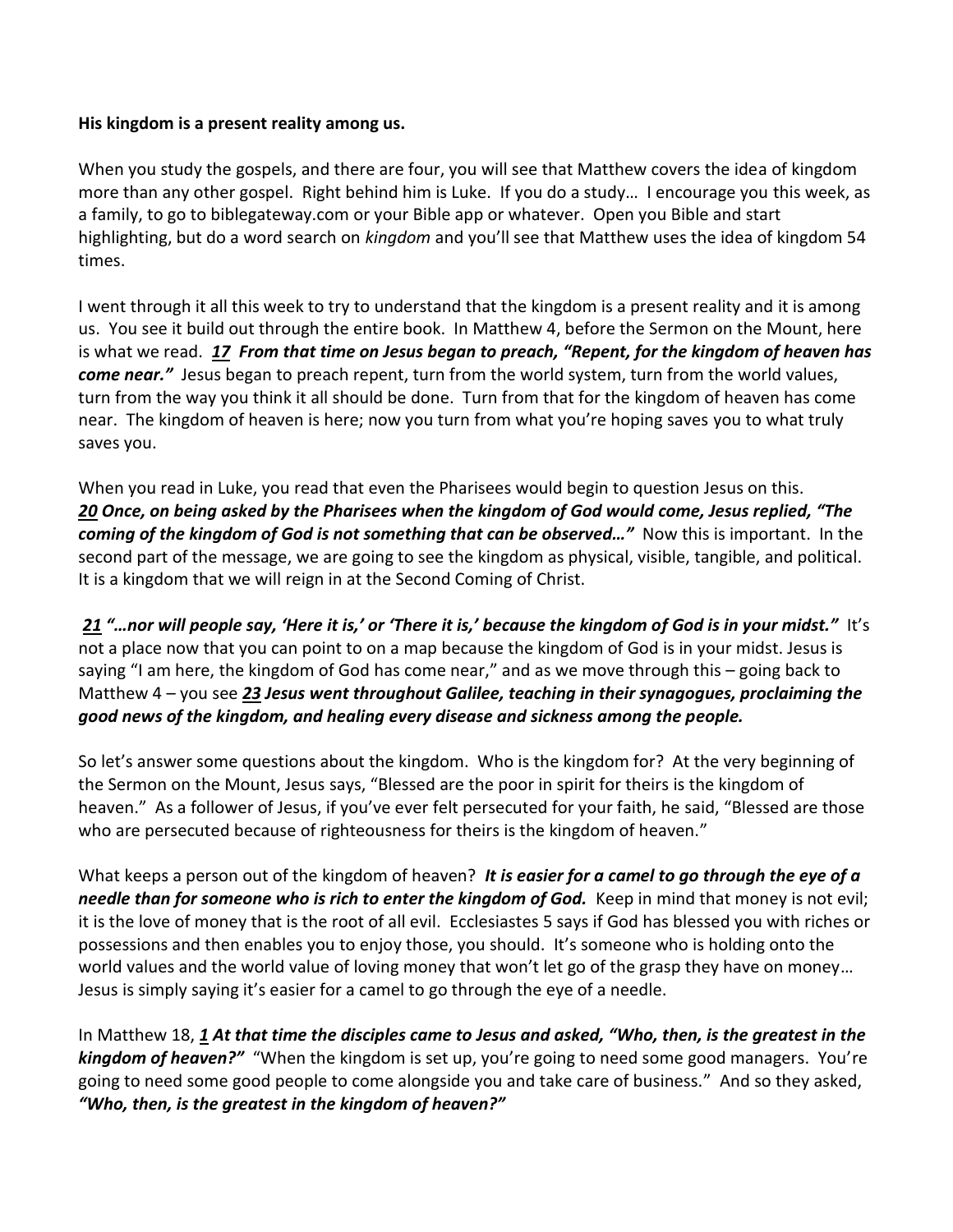*[2](http://www.studylight.org/desk/?q=mt%2018:2&t1=en_niv&sr=1) He called a little child to him, and placed the child among them. [3](http://www.studylight.org/desk/?q=mt%2018:3&t1=en_niv&sr=1) And he said: "Truly I tell you, unless you change and become like little children…"* Not like kings. You're not changing to become like a king or like a director or a boss over this. You're going to become like a little child. *"…you will never enter the kingdom of heaven. [4](http://www.studylight.org/desk/?q=mt%2018:4&t1=en_niv&sr=1) Therefore, whoever takes the lowly position of this child is the greatest in the kingdom of heaven."* 

At the Last Supper in Matthew 26, Jesus was eating with the disciples for the last time. He tells them, *[29](http://www.studylight.org/desk/?q=mt%2026:29&t1=en_niv&sr=1) "I tell you, I will not drink from this fruit of the vine from now on until that day when I drink it new with you in my Father's kingdom."*

He spoke so much to the disciples and to people about the kingdom. When he would share a story, a parable, he would take a kingdom story and give it an earthly plot and earthly characters so that we could better grasp the kingdom. That's why, when you read a parable, it starts off with "the kingdom of heaven is like…"

I had a professor in seminary that hated every worship song that referenced *King* Jesus. It was a debate among scholars. It's not the role he is in right now because they're speaking very specifically to the millennial kingdom when it's a visible, physical, political kingdom and he would not like to be referenced in that way. So, when you see kingdom of heaven and kingdom of God, we understand this as a spiritual kingdom here among us right now.

Can you imagine, just for a second, the disciples listening to so much talk about the kingdom, wondering is it now? We are ready. We are ready for this kingdom to be set up. When you read in Acts 1, Jesus died, rose again, and now he appears to them, and they are going to continue to ask questions about the kingdom. *[2](http://www.studylight.org/desk/?q=ac%201:2&t1=en_niv&sr=1) …until the day he was taken up to heaven, after giving instructions through the Holy Spirit to the apostles he had chosen. [3](http://www.studylight.org/desk/?q=ac%201:3&t1=en_niv&sr=1) After his suffering, he presented himself to them and gave many convincing proofs that he was alive. He appeared to them over a period of forty days and spoke about the kingdom of God.*

Now this is exciting because this is now the resurrected Jesus speaking about the kingdom of God. Where would you go with that? I would be like "I am right now… Lord, please return before the Iowa Caucus. I am exhausted. I know you, unlike Donald Trump, will show up and I'm ready."

You have to get into the heart and the feelings of the disciples for just a second. "Yes, Lord, you've taught so much about the kingdom; we are ready."

Look at how the story progresses. *[4](http://www.studylight.org/desk/?q=ac%201:4&t1=en_niv&sr=1) On one occasion, while he was eating with them…* I have tried to imagine this I don't know how many different times. The resurrected Jesus enjoying a meal with me. What do you talk about? Can you imagine how intense those conversations were? He's eating with them. *…he gave them this command: "Do not leave Jerusalem, but wait for the gift my Father promised* (which is the Holy Spirit)*, which you have heard me speak about. [5](http://www.studylight.org/desk/?q=ac%201:5&t1=en_niv&sr=1) For John baptized with water, but in a few days you will be baptized with the Holy Spirit."* In a few days, you'll be baptized by the Holy Spirit... "Is it then? Is it a few days we are going to get the kingdom?"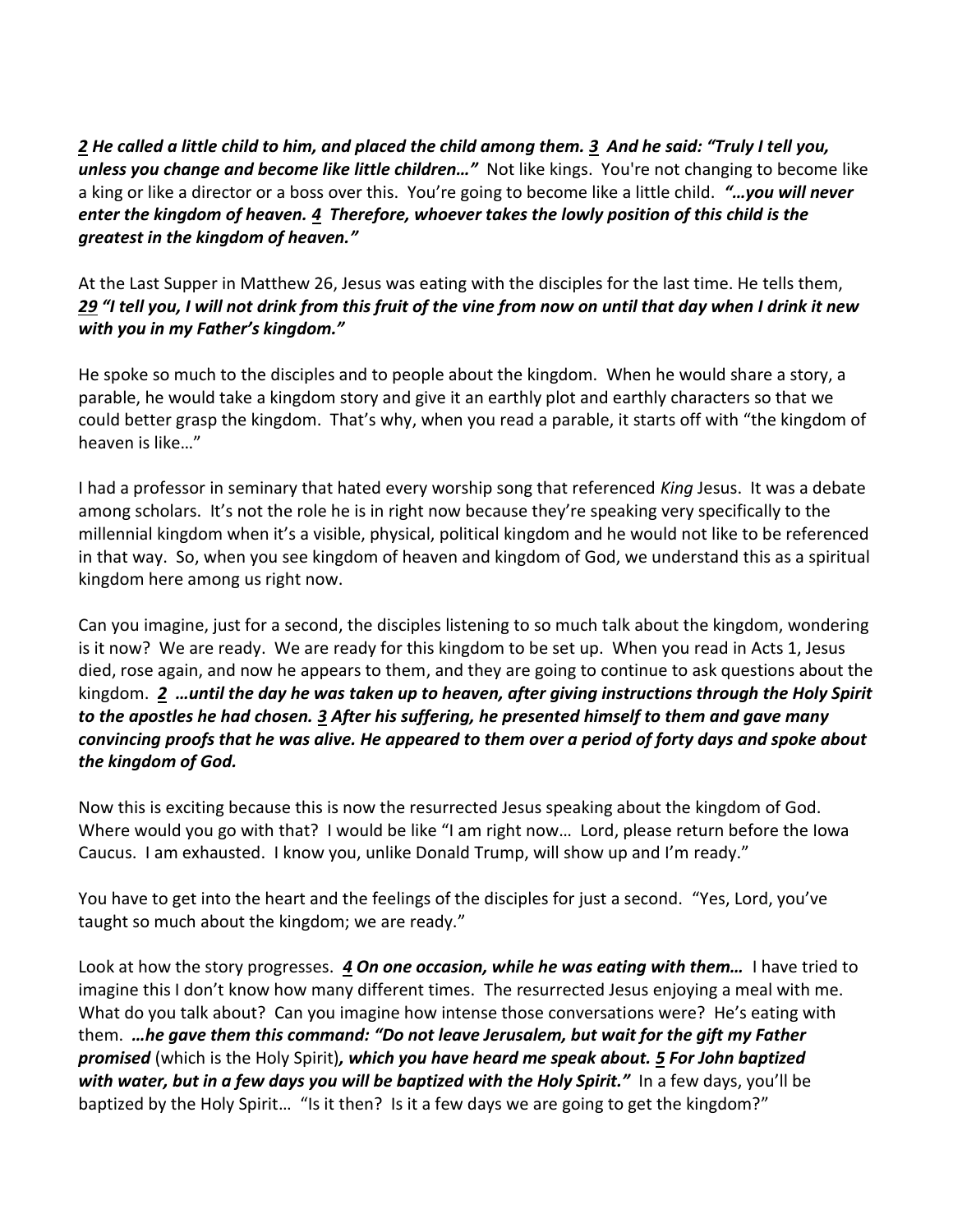And what does Jesus says? I love this. *[6](http://www.studylight.org/desk/?q=ac%201:6&t1=en_niv&sr=1) Then they gathered around him and asked him, "Lord, are you at this time going to restore the kingdom to Israel?"* "Let's do this thing."

Then look at what Jesus says to them. *[7](http://www.studylight.org/desk/?q=ac%201:7&t1=en_niv&sr=1) He said to them: "It is not for you to know the times or dates the Father has set by his own authority."* So, don't ever fall for the people who start guessing and start putting dates and times on it. That's the authority the Father has.

I shared my word picture with you in our 1 Thessalonians study, but it's my favorite part in a wedding when the door busts open and there is Dad and Daughter standing at the back of the church and they start walking down the aisle. There is crying and there is excitement. The bride is beautiful. And then I get to say the words to the groom and I love saying them every time. "Go get her." He steps down and stands beside her and we have a very special moment.

There is a day coming where the Father will turn to his son and say, "Go get her. Go get the bride. Go get your church."

Jesus is telling them; he's giving them these instructions. *[7](http://www.studylight.org/desk/?q=ac%201:7&t1=en_niv&sr=1) He said to them: "It is not for you to know the times or dates the Father has set by his own authority. [8](http://www.studylight.org/desk/?q=ac%201:8&t1=en_niv&sr=1) But you will receive power when the Holy Spirit comes on you; and you will be my witnesses in Jerusalem, and in all Judea and Samaria, and to the ends of the earth."* So, he's saying, "No, we're not setting up the physical kingdom right now, but the kingdom of God is among you. The kingdom of God is in you and it is time for you to be my witnesses."

The scripture in Hebrews 12 has this great concept for us to be encouraged during times when we feel like everything is falling apart. *[1](http://www.studylight.org/desk/?q=heb%2012:1&t1=en_niv&sr=1) Therefore, since we are surrounded by such a great cloud of*  witnesses... When the scripture uses the term witnesses, it's not referring to spectators. It's referring to those who testify to the truth and those who have placed faith in this kingdom. Those people are gathered around us. Who are they? Well you read about them in Hebrews 11. It's Noah, Abraham, Sarah, Isaac, Jacob, Moses, Gideon, David, Samuel, the prophets… They are gathered around us and these witnesses are testifying.

I had a birthday this week, but yesterday was with my parents and Amy's parents. We always crack up with my parents and Amy's parents because the conversation always starts with what joints are aching on them at this moment, and then we move to politics. Does anyone know what I'm talking about? My dad was laughing harder than anybody in the first service because he doesn't take it seriously, but he's like "I do have some stiffening of this joint right here." Then we always move into politics. All week, I'm talking about the kingdom, thinking about the kingdom, and studying the kingdom. Whenever politics come up in any conversation I'm having lately, this fear sets in. Everybody is scared. I'm surrounded by a great cloud of witnesses; I'm not living in fear. They have gone before us. The prophets prophesied about the coming of the kingdom. They knew it was going to happen.

I love what Andy Stanley said this week. He's been doing a whole series, trying to calm people down politically and get followers of Christ back on the most important thing. He finally said to his congregation… As a pastor, he said something and I think he said it before he thought it through. You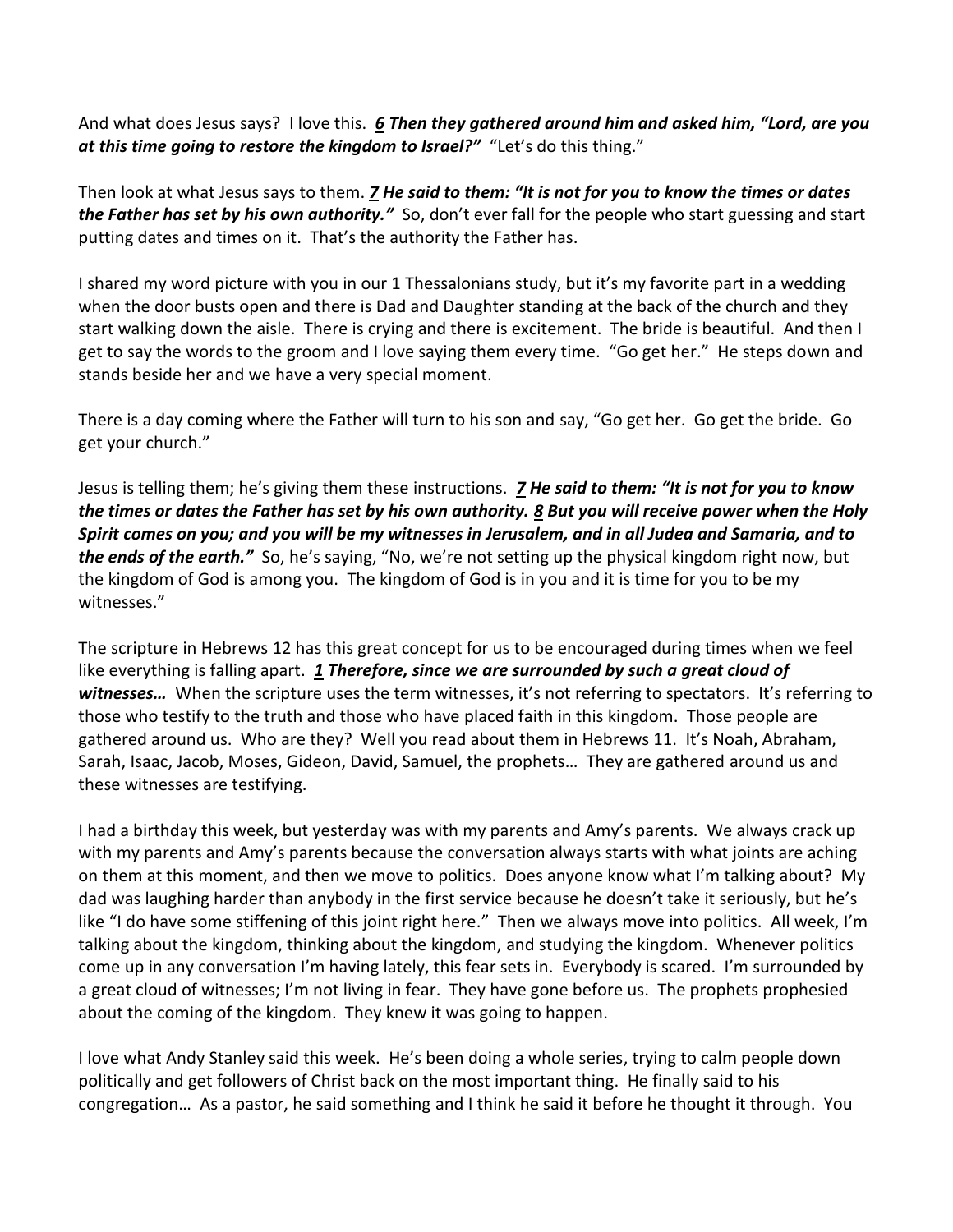really need to think things through before you just say them. I just want you to know that. He said this and when he said it, it went viral because everybody agreed. I love how he just looked at his congregation and said, "Stop it! You're scaring the children!"

If you get a chance, go to northpoint.org and watch this message. It's a fantastic and encouraging message. I want to quote Hebrews 12: 1 for you about the cloud of witnesses and what that means for you and I and how you and I should live our lives because we are surrounded by a cloud of witnesses. As we quote this, I want you to know this is exactly how Andy Stanley quoted it and it encouraged me because it's what I should do and how I should live because of the cloud of witnesses.

*"Let us hide, whine, complain, hoard our resources just in case, put our Bibles in a drawer, build bomb shelters, purchase ammunition, blame the cops, blame the president, blame the teaches, blame our mommas, demand our rights, build a wall* [and make them pay for it]*, tax the rich, play it safe, find somebody to sue, take back our country, pray Jesus returns so we don't have to suffer."*

Did I miss anybody? That didn't go over well in the first service either. Everybody was like "That's one of the worst misquotes of the Bible." It worked way better in Atlanta, so I don't know why that didn't work here. It's because some of you are like "I went to the gun show last week, that's why, Ted." I'm all for self-defense; I'm not speaking to that, but my trust is in none of that. None of that is my Savior. Jesus is my Savior.

Let's look at what Hebrews 12: 1 actually says. *[1](http://www.studylight.org/desk/?q=heb%2012:1&t1=en_niv&sr=1) Therefore, since we are surrounded by such a great cloud of witnesses, let us throw off everything that hinders and the sin that so easily entangles. And let us run with perseverance the race marked out for us, [2](http://www.studylight.org/desk/?q=heb%2012:2&t1=en_niv&sr=1) fixing our eyes on Jesus, the pioneer and perfecter of faith. For the joy set before him he endured the cross, scorning its shame, and sat down at the right hand of the throne of God. [3](http://www.studylight.org/desk/?q=heb%2012:3&t1=en_niv&sr=1) Consider him who endured such opposition from sinners, so that you will not grow weary and lose heart.* And all God's people said… Amen.

How do we pray your kingdom come, your will be done if so many of us have our eyes here. I get it. Pastor Rick Warren always says this: *"Don't become so heavenly minded that you're no earthly good."* This is why the hymns are written from those who would sit down, quill in hand, and begin to write. We don't see a lot of this in our modern worship music, but in the hymns, what we see is a hymn writer who had one eye on heaven and one eye on earth. Everything happening down here was through the filter of ultimate control by our Father in heaven. "We ask and pray that you have control over the earth as you have in heaven."

This week, in trying to figure out how to pray "your kingdom come, your will be done on earth as it is in heaven" with the kingdom being a present reality in our lives today and in our midst and among us in a spiritual life… I like what Bible.org put and I've been praying this one myself. We pray for the spread of the gospel and the establishment of the rule and reign of the Father in the hearts of men and women. We pray for the welfare of the distressed and the oppressed. We pray for physical healing, deliverance, change of hearts, broken relationships, and such thing as would change with an acceptance of the Father and his ways.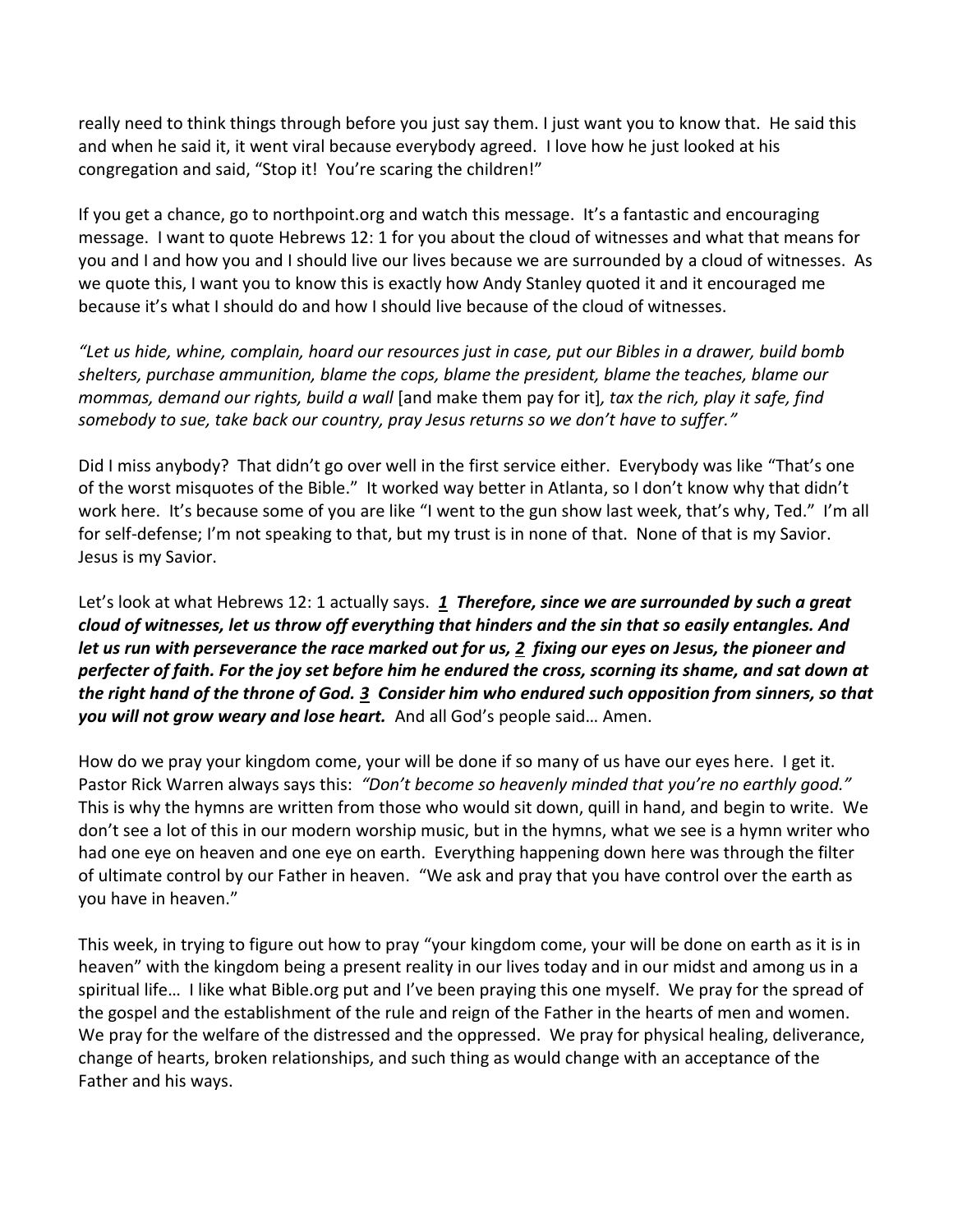We pray your "kingdom come, your will be done on earth as it is in heaven." It is among us and then here's the second part of the message.

## **We also look forward to Jesus' return to live and rule among us.**

Yesterday, as we had a celebration service for Linda, I know Keith O'Neil… I don't know which service he was in. It's a faith being realized as we prayed for our friend Debbie Sue and R.P. who I know watch online. We have an anticipation of the day the groom comes for the bride and that's the last part of the message.

## **His kingdom is a future reality established at the Second Coming.**

In John 18, Jesus said this: *"My kingdom is not of this world."* He's speaking at that time and in that place. *"If it were, my servants would fight to prevent my arrest by the Jewish leaders."* So that the kingdom could be established physically, right now. *"But now my kingdom is from another place."*

We looked at this chart back in 1 Thessalonians 5, but to bring it back up again, here we are in the Church Age. We believe, according to 1 Thessalonians 4, the Rapture of the church takes place right before a time of Tribulation upon the earth, and at the Second Coming of Christ, we return with Christ and we rule and reign with Christ. We refer to this 1,000-year reign of Christ as The Millennial Kingdom. Now here is where everything changes. It moves from just being a spiritual life among us to the kingdom being a physical, political reign here upon the earth.

John Wahlberg puts it this way and I get this chart and the timeline from John Wahlberg. "*Though the Millennial Kingdom is a political kingdom, it nevertheless will provide a context for a high level of*  spiritual life and experience. Though Christ reigns in the hearts of his followers [now, today, here among us] *in the Millennial Kingdom, this will be a universal, political, and visible kingdom."*

He goes on to say, as he speaks very clearly about this. *"An important part of the Millennial Kingdom is that Christ will be visibly present and the world will be able to see his glory. Psalm 72: 19 speaks about*  this that the whole earth will be filled with his glory. In addition to these aspects of spiritual life, full *knowledge of God and his ways are indicated. In Isaiah 11, we read they will neither harm nor destroy on all my holy mountain for the earth will be full of the knowledge of the Lord as the waters cover the sea. In addition to the kingdom being righteous in relationship to spiritual life, it's also a time of great peace."* 

Peace is a word we don't seem to be comprehending in our world anymore. But in the Millennial Kingdom, it will be perfect peace. Nations will no longer fight and interpersonal relationships will be peaceful.

We read about this in Isaiah 2: 4. *[4](http://www.studylight.org/desk/?q=isa%202:4&t1=en_niv&sr=1) He will judge between the nations and will settle disputes for many peoples.* This is the prophecy of the coming kingdom. *They will beat their swords into plowshares and their spears into pruning hooks. Nation will not take up sword against nation, nor will they train for war anymore.* And all God's people said… Amen. That is what Jesus brings.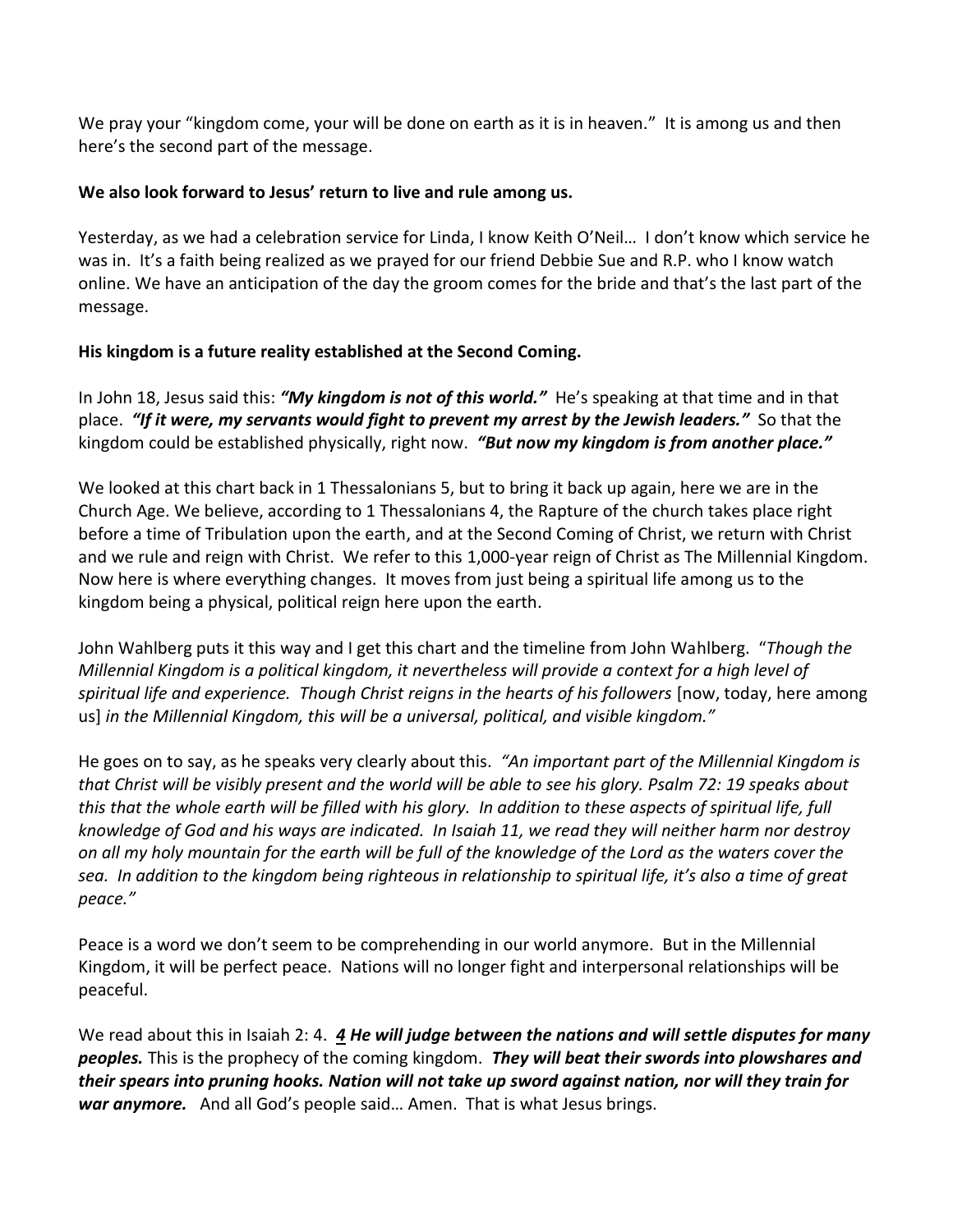In keeping with these predictions, the power of the Holy Spirit will work in the millennial scene. Saints in the Millennial Kingdom will be indwelt by the Holy Spirit as they are in this present age. The Millennial Kingdom will manifest a high level of spiritual life, unequaled in any previous dispensation or any previous time. And we are in the dispensation of the church right now.

Jesus put it this way in John 3: 3, as we talk and end with the citizenship of the kingdom of God. *"Very truly I tell you, no one can see the kingdom of God unless they are born again."*

This week, we did a family presentation. It's funny how the timing works on this. It was on Monday morning and we were told we were to speak for five to ten minutes on a subject. It was me, Amy, and Carson. They told us that when we were done with the talk, we were to lead them in the pledges: the pledge to the Christian flag and the American flag. Well, I froze. I know them. I have them down, but then when you have to do it in a public setting and you're leading it, it becomes a whole new ball game, doesn't it?

How many of you know the pledge to the Christian flag? The rest of you are like "Well, I guess we aren't Christians; we don't know the pledge to the Christian flag." You're still a Christian.

But I don't know it either, so Carson leads out on that one. I had to be reminded. I went back to vacation Bible school. Does anybody know what I'm talking about? We had a pledge to the Bible, a pledge to the Christian flag, but these things slip your mind in your 40s and 50s. So Carson leads it flawlessly. He was then going to lead the pledge to the flag of the United States of America.

For some reason, my wife, who hates public speaking… She was shaking all week about this five-minute presentation. I said "let me carry it; we'll be fine. You just relax." For some reason, she grabs the flag of the United States of America and she's going to lead the pledge. I'm like "What are you doing? Do you know it?" Don't judge me. Does anybody know what I'm talking about? It's scary when you have to lead it. She tells me afterwards "I don't know what I did. I don't know why I grabbed it." She holds that flag and I know she's thinking about her grandpas. She holds that flag out with her hand over her heart and she says, "I pledge allegiance to the American flag…" That's wrong already! I know it starts with I pledge allegiance to the flag of the United States of America. Good citizens you all are. I was questioning my wife's citizenship. She and Ted Cruz. No… She was born in Minnesota, not Canada.

Afterwards, I go "Amy, you blew it on the first line!"

She goes, "I don't know what came over me!" And then we laughed.

We've been talking all week and I think this brings us to a point. We get citizenship to the United States of America. You are a citizen if you were born here. If you were not born here, you went through classes. I have many friends who became citizens after the fact. And this is a pretty big issue in our country right now – the path to citizen ship and what it looks like and amnesty and all this. We're having all these great conversations. No one is really spelling out what it takes to become a citizen. We're talking about one group of people and how they entered and whether or not they should be citizens.